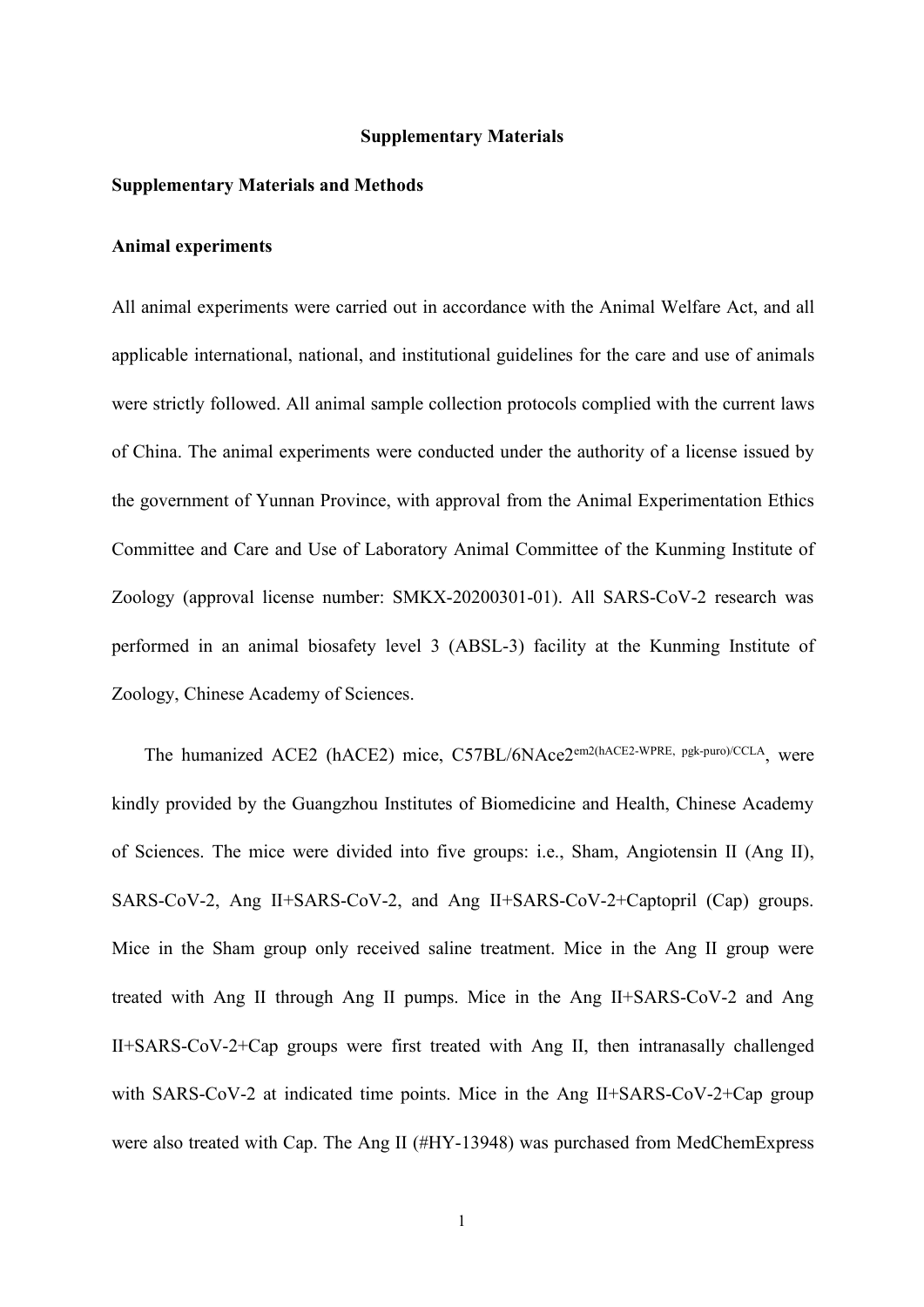(MCE, USA) and the ALZET mini-osmotic pumps (model 1002) were purchased from Alza Corp (Cupertino, CA, USA).

Mice were first anaesthetized with isoflurane. A midline incision was made on the dorsum and a subcutaneous pocket was created in the right flank area. Mini-osmotic pumps loaded with saline or Ang-II (100 μL) were inserted to deliver saline or Ang-II at 1.4 mg/kg/day for a period of 22 days. After mice were persistently treated with saline or Ang-II for 2 weeks, their heart rate and systolic and diastolic blood pressure were measured using tail cuff plethysmography (MRBP system, IITC Life Science, USA) to verify elevated blood pressure. After successful modeling of hypertension, the mice were treated intragastrically with Cap (10 mg/kg/day, i.g.) or vehicle at 14 days post-Ang II treatment (dpa) before intranasal inoculation with SARS-CoV-2 (2×10 <sup>6</sup> TCID50, i.n.) at 15 dpa (also termed 0 days post-infection (dpi)). Mice were orally treated with Cap or vehicle daily until sacrifice at the indicated time points. To collect samples, mice were sacrificed at 3 or 7 dpi, and their lungs were collected and frozen at −80 °C to extract RNA in the future or stored at room temperature in 4% paraformaldehyde for histopathological analysis. Feces were collected daily until sacrifice and frozen at −80 °C for viral loads measurements.

#### **Measurement of viral RNA loads**

To measure the viral load in lungs, total RNA was extracted from frozen lung samples using TRIzol Reagent (Invitrogen) according to the protocols of the manufacturer. Viral RNA quantification was performed by quantitative real-time polymerase chain reaction (qRT-PCR) targeting SARS-CoV-2 nucleoprotein genes using a THUNDERBIRD<sup>®</sup> Probe One-step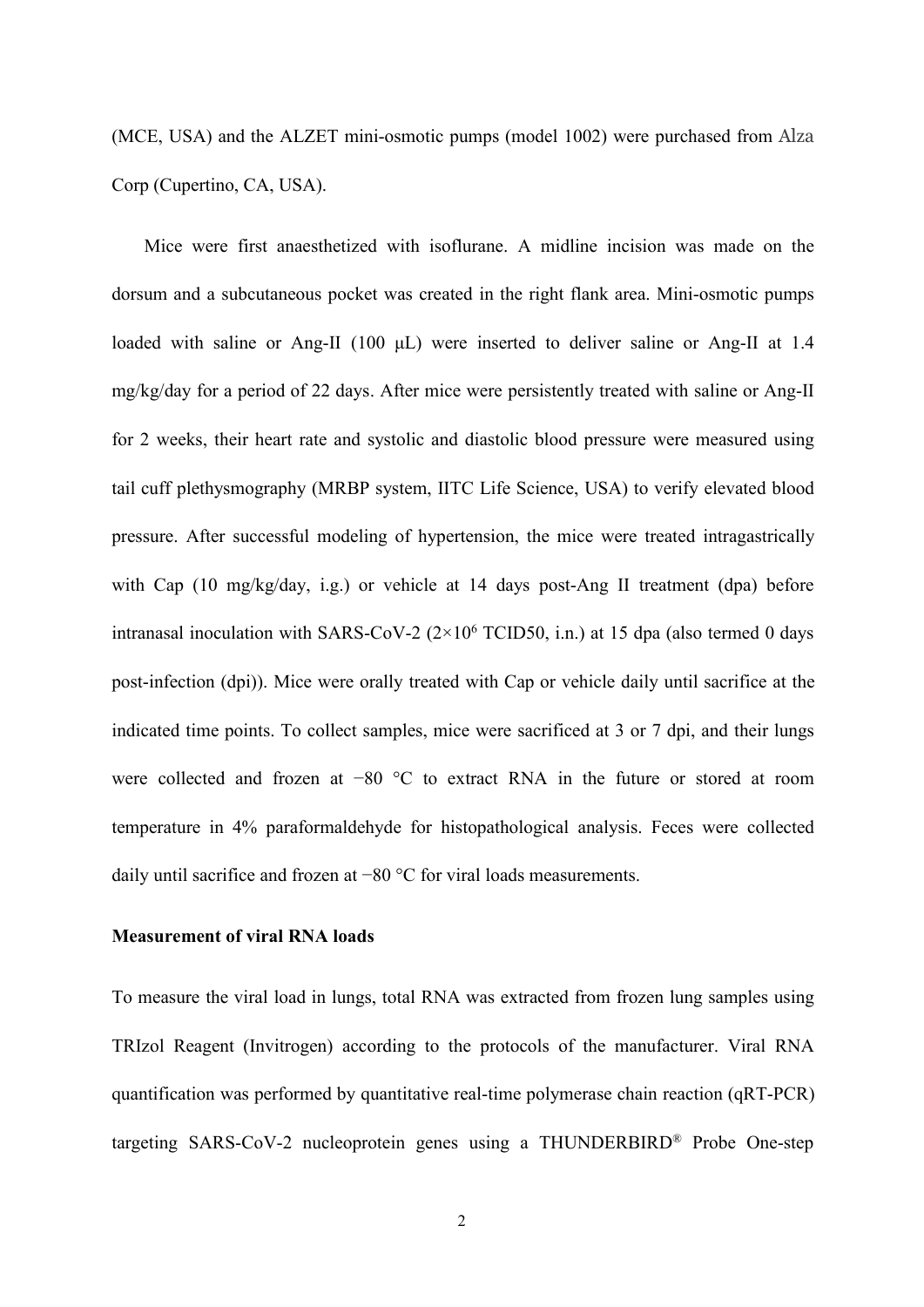qRT-PCR Kit (Toyobo). The sequences of the primers and probes can be found in our previous studies (Liu et al., 2021; Song et al., 2020; Xu et al., 2020).

Fecal viral loads were measured as per our previous research (Liu et al., 2021). Briefly, frozen fecal samples were homogenized in 1 ml of Dulbecco's Modified Eagle Medium (DMEM), with the suspension then collected. Viral RNA was purified from 200 μl of fecal suspension using a High Pure Viral RNA Kit (Roche). Nucleoprotein gene copies of SARS-CoV-2 in the purified viral RNA were measured, as above.

# **qRT-PCR**

To examine the impact of SARS-CoV-2 on Ang II-induced hypertension, lung tissue expression of two inflammatory markers, i.e., *Il1b* and *Cxcl2*, was analyzed by qRT-PCR using a Real-Time PCR Kit (Takara) containing TB green dye II. Each reaction was performed in triplicate. The relative expression levels of *Il1b* and *Cxcl2* were determined using primer pairs *Il1b*-F and *Il1b*-R and *Cxcl2*-F and *Cxcl2*-R. *Gapdh* was used as the control and the 2 -ΔCt method was applied for data analysis. Primer sequences are as follows. Mouse *Il1b*-F: CTACAGGCTCCGAGATGAACAAC, *Il1b*-R: TCCATTGAGGTGGAGAGCTTTC; Mouse *Cxcl2*-F: CTCCTTTCCAGGTCAGTTAGC, *Cxcl2*-R: CAGAAGTCATAGCCACTCTCAA; Mouse *Gapdh*-F: AGAACATCATCCCTGCATCC, *Gapdh*-R: CACATTGGGGGTAGGAACAC.

## **Western blotting**

Mouse tissues were homogenized in cell lysis buffer (Beyotime) supplemented with cOmplete<sup>™</sup> Protease Inhibitor (Roche). The denatured protein lysates were separated using

3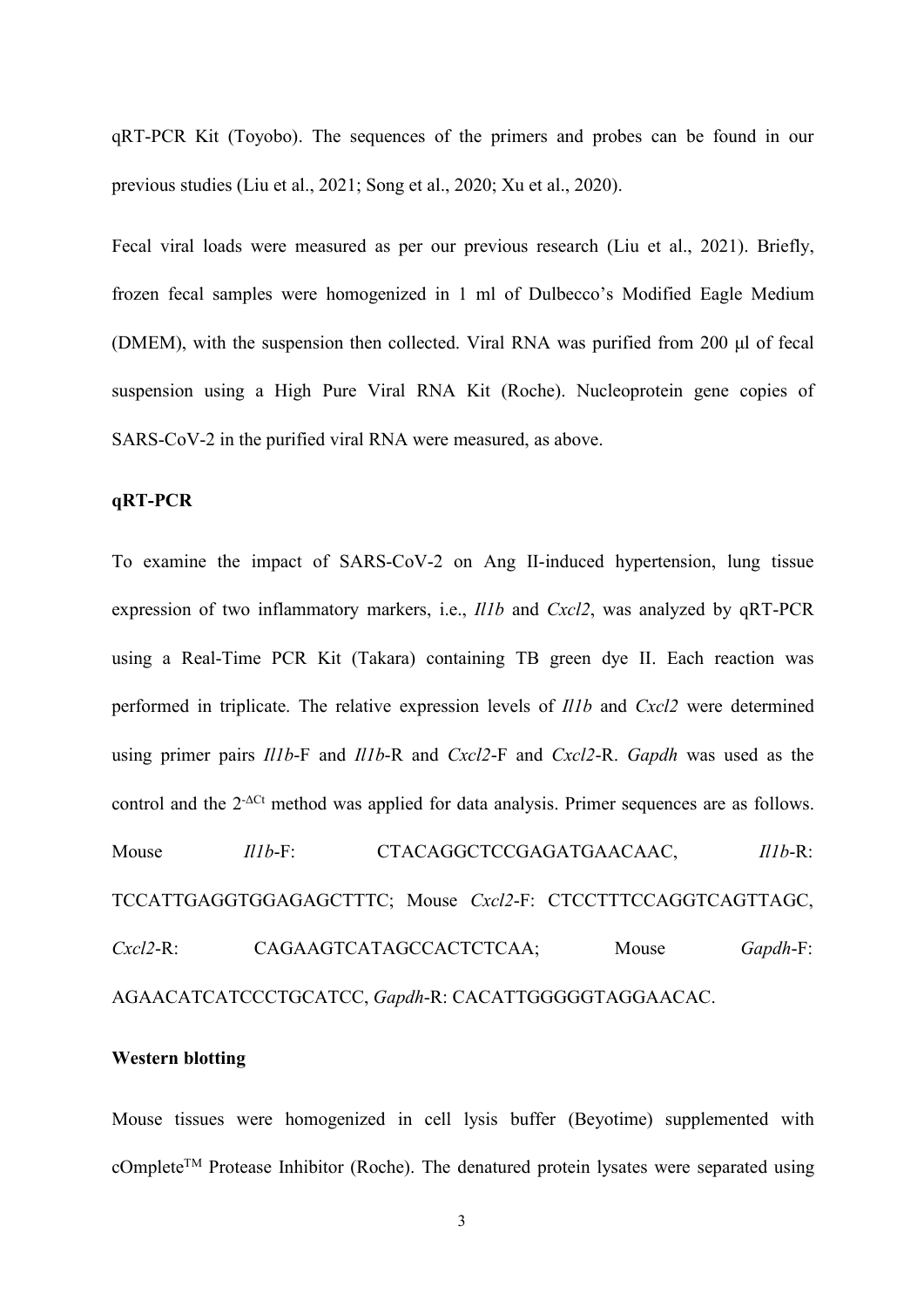5%–12% sodium dodecyl-sulfate polyacrylamide gel electrophoresis (SDS-PAGE). After polyvinylidene fluoride (PVDF) membrane transfer, CXCL2 antibody (Affinity, 1:1 000), IL-1β antibody (Abcam, 1:1 000), and β-actin antibody (Abcam, 1:1 000) were added to probe target proteins, followed by incubation with horseradish peroxidase (HRP)-conjugated anti-mouse and rabbit IgG (H+L) secondary antibody (Invitrogen, 1:5 000) for 1 hour at room temperature. The Pierce ECL Western Blotting Substrate (CST) was used for development. The intensity of immunoblotted bands was quantified using ImageJ software (National Institutes of Health, Bethesda, Md, USA).

# **Histopathological analysis**

Histopathological analysis was performed using hematoxylin and eosin  $(H&E)$  staining, as described previously (Sun et al., 2020). In brief, mouse tissues were excised, fixed with 10% neutral buffered formalin, dehydrated, and embedded in paraffin. Each embedded tissue was sectioned into 4 mm thick longitudinal sections. Five tissue sections derived from different parts of each tissue were stained with H&E according to standard procedures for examination by light microscopy. The degree of lung damage under light microscopy was assessed by the degeneration of alveolar epithelial cells, expansion of parenchymal wall, edema, hemorrhage, and inflammatory cell infiltration.

## **Multiplex immunofluorescent assay**

Paraffin sections were deparaffinized in xylene and rehydrated in a series of graded alcohol. Antigen retrievals were performed in Tris-EDTA buffer (pH 9) in a pressure cooker at sub-boiling. After blocking, samples were incubated with rabbit monoclonal antibodies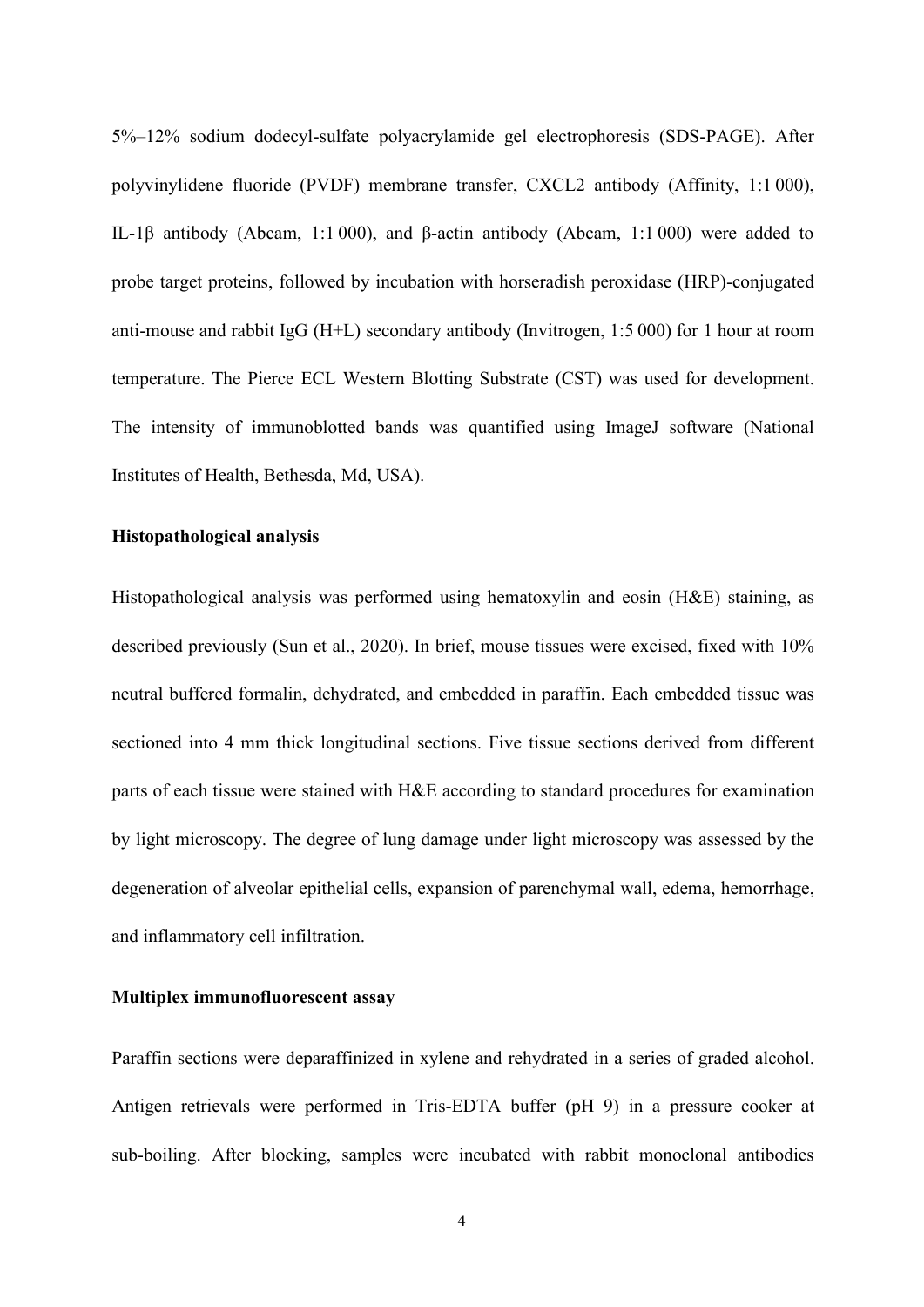against IL-6 (Servicebio, 1:500), IL-1β (Servicebio, 1:800), Ly6G (Servicebio, 1:500), CCR2 (Servicebio, 1:1 000), and F4/80 (Servicebio, 1:500) overnight at 4 °C to mark inflammatory cells. Next, paraffin sections were incubated for 1h at room temperature with HRP-conjugated goat anti-rabbit secondary antibody to catalyze iFluor™ 488/Cy3/Cy5-tyramide (AAT Bioquest) and amplify the staining signal according to tyramide signal amplification. Afterward, the primary and secondary antibodies were thoroughly eliminated by heating the slides in citrate buffer (pH 6) for 10 min at 95 ℃ using a microwave. In a serial fashion, each antigen was labeled by distinct fluorophores. Finally, the sections were stained with 4',6-diamidino-2-phenylindole (DAPI) and mounted. All antibodies were detected sequentially, and slices were imaged using a confocal laser scanning microscopy platform (Zeiss LSM880).

## **Statistical analysis**

All values are expressed as mean±SEM (n), where n denotes the number of independent experiments. Significant differences between two groups were determined using the Mann-Whitney test. All analyses were performed using GraphPad Prism (GraphPad Software, Inc., San Diego, CA, USA). Differences were considered statistically significant at *P*<0.05.

#### **REFERENCES**

Liu FL, Wu KX, Sun JY, Duan ZL, Quan XZ, Kuang JQ, et al. 2021. Rapid generation of ACE2 humanized inbred mouse model for COVID-19 with tetraploid complementation. *National Science Review*, **8**(2): nwaa285.